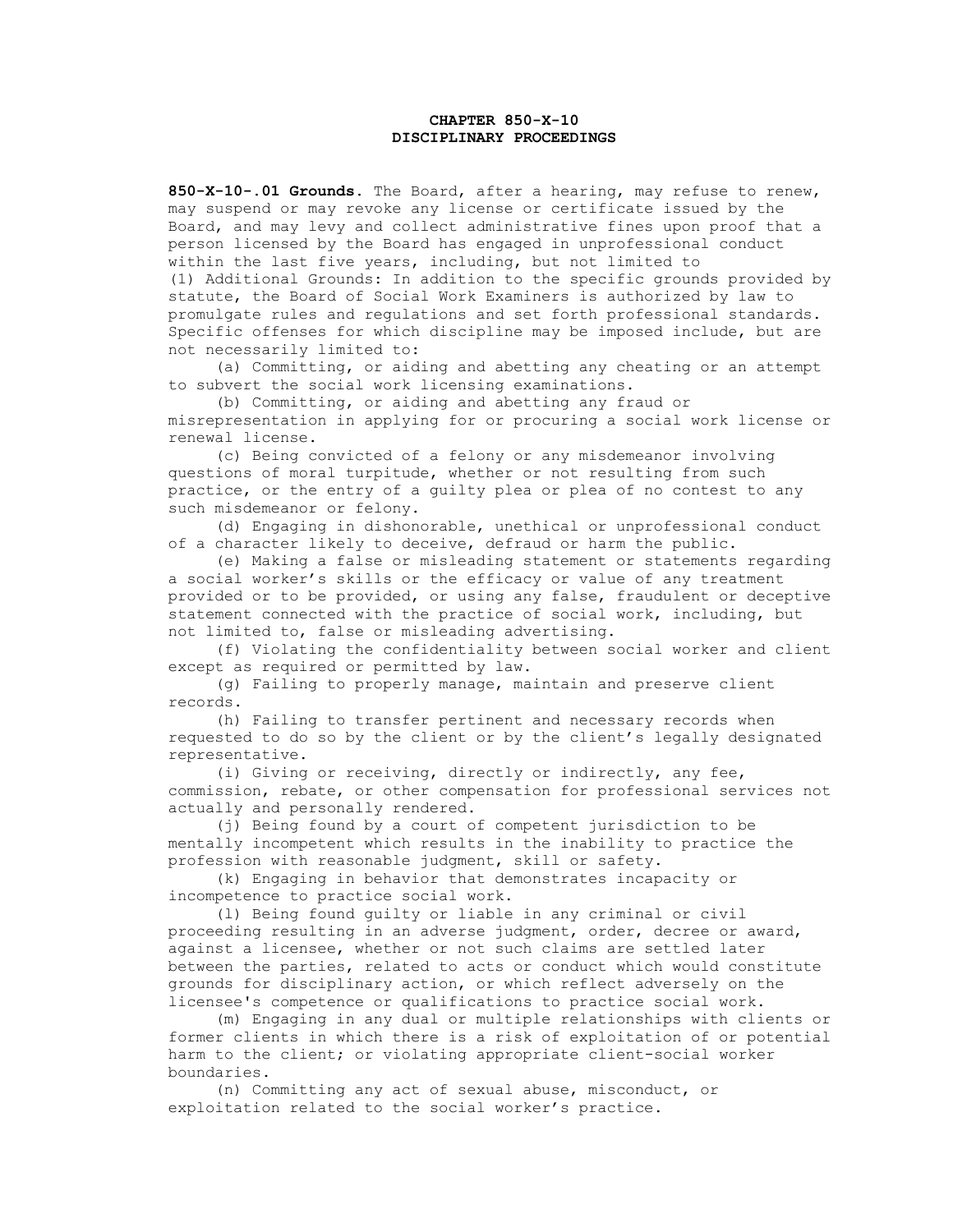(o) Being addicted or habituated to any chemical substance that impairs the ability to practice competently.

 (p) Aiding and abetting the practice of social work by an unlicensed, incompetent or impaired individual.

 (q) Allowing any person or organization to use a licensee's license to practice social work.

 (r) Being disciplined in another jurisdiction based on grounds that are the same or substantially the same as those which exist under these Rules.

 (s) Failing to report to the Board any adverse action taken against the social worker by another licensing jurisdiction.

 (t) Failing to report to the Board the surrender of a license or authorization to practice social work in another jurisdiction.

 (u) Failing to provide information requested by the Board or to cooperate with a lawful investigation conducted by the Board.

 (v) Failing to comply with any stipulation or agreement with the Board involving probation or a settlement of any disciplinary matters.

 (w) Aiding or abetting any persons in the filing of false reports with the Board or other applicable governmental agency.

(x) Failing to comply with mandatory reporting laws.

 (y) Being found guilty of violating any of the Standards of Professional Conduct & Ethics established by the Board as provided in these rules.

**Author:** Alabama State Board of Social Work Examiners **Statutory Authority:** Code of Ala. 1975, §34-30-4 (1996 Supp.). **History: Repealed and Replaced:** Filed October 31, 1997; Operative December 5, 1997; effective January 1, 1998; September 15, 2016; effective October 21, 2016.

**850-X-10-.02 Complaint Procedure**. Proceedings to revoke, refuse to renew or suspend a certificate or license, or to censure, place on probation and/or fine any licensed or certified social worker may be initiated by the Board or by any person upon the filing with the Board's executive director of a complaint which shall contain: (1) Name and address of the complaining party as well as the name and address of any licensed or certified social worker against whom the complaint has been filed.

(2) A plain and concise statement of the facts which together indicate that the individual licensed social worker complained against has violated Chapter 30, Title 34, ALA. CODE or rules promulgated by the Board or Standards of Professional Conduct & Ethics. (3) The relief sought, if known.

(4) The signature and verification of the complainant in the form prescribed by the Board.

**Author:** Alabama State Board of Social Work Examiners **Statutory Authority:** Code of Ala. 1975, §41-22-4(a)(2) (1991). **History: Repealed and Replaced:** Filed October 31, 1997; Operative December 5, 1997; effective January 1, 1998; September 15, 2016; effective October 21, 2016.

**850-X-10-.03 Disciplinary Investigative Committee**. In the event a complaint is filed against a licensee, or the Board determines from other information that an investigation is necessary, the procedure for investigation shall be as follows: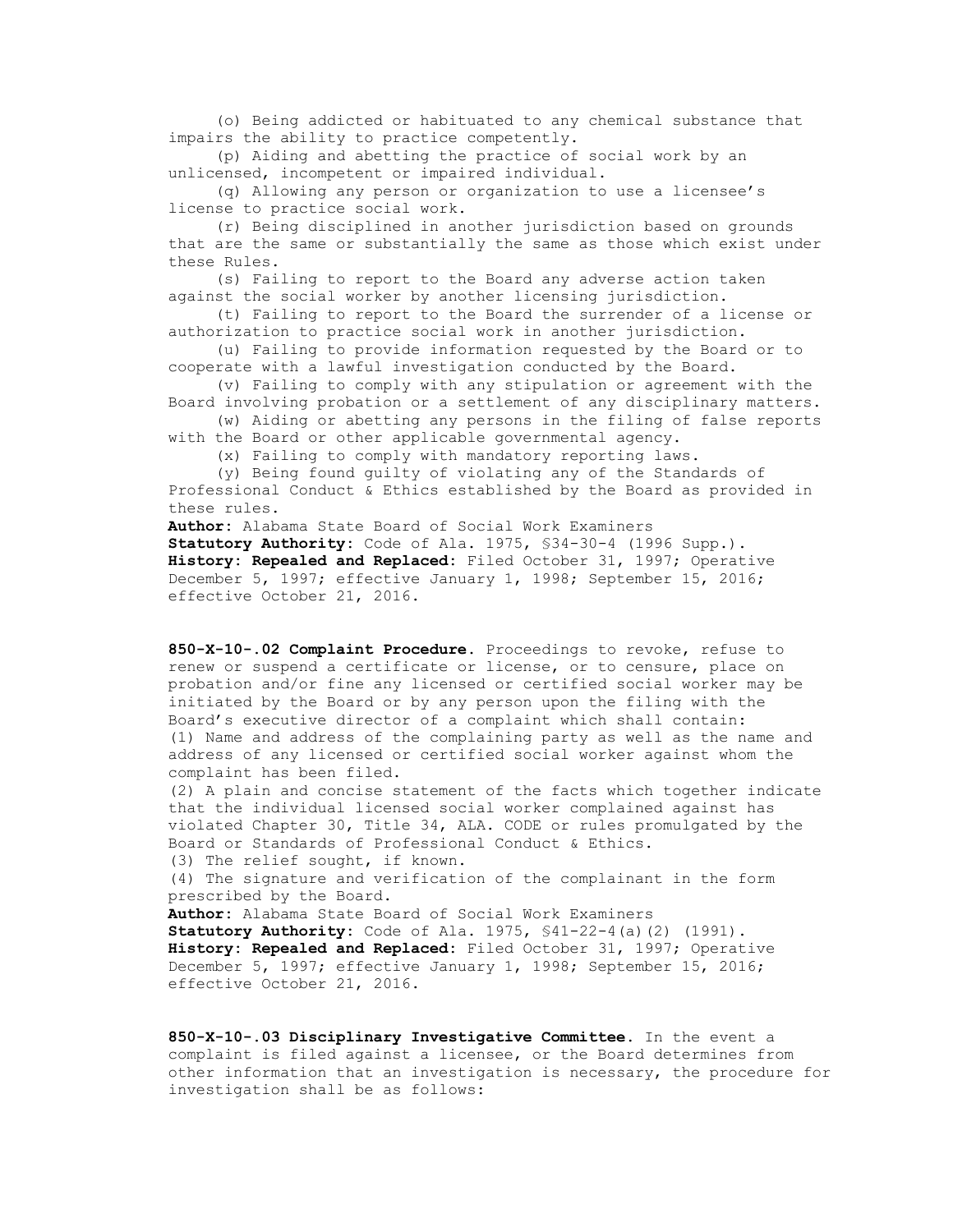(1) The complaint or other information will be reviewed by a Disciplinary Investigative Committee designated by the Board. The Disciplinary Investigative Committee will consist of:

- (a) The executive director;
- (b) The attorney for the Board; and

 (c) A member of the Board who shall be selected on a rotating basis provided that if the complaint is first made to a Board member, then it shall be referred to that Board member.

(2) The Board may also employ investigators to assist in the investigation of a disciplinary complaint.

(3) In the event probable cause is determined, the Board member who participates on the Investigative Committee investigating a licensee shall not sit as a member of the Board to consider the merits of the complaint at any disciplinary hearing on the same case if a summons and complaint is issued.

**Author:** Alabama State Board of Social Work Examiners **Statutory Authority:** Code of Ala. 1975, §41-22-4(a)(2) (1991). **History: Repealed and Replaced:** Filed: October 31, 1997; Operative December 5, 1997; effective January 1, 1998; September 15, 2016; effective October 21, 2016.

### **850-X-10-.04 Informal Disposition**.

(1) After review of the complaint or other information by the Disciplinary Investigative Committee of the Board, if the Investigative Committee determines that the complaint or other information may constitute a violation of the Board's rules and/or statutes, the Investigative Committee's designee may without prejudice to its authority to initiate formal action, take such action as it deems necessary to informally contact the licensee, any complainant, or any other party or parties, in an effort to resolve or informally settle any dispute which may constitute a violation of the Board's rules and/or statutes. Such action may include, but not be limited to, issuing a request to the licensee that he or she do, or refrain from doing, such activities as the Board may prescribe, and the entering of settlement agreements and/or releases between the licensee, the Board and/or other parties setting out the terms of any resolution and settlement of the alleged violation. Informal dispositions of disciplinary complaints are considered to be matters of public record. (2) In the event that an informal settlement of any alleged violations of the Board's rules and/or statutes cannot be reached, the Board may proceed to take formal action to determine whether probable cause exists for the issuance of a summons and complaint by the Board. **Author:** Alabama State Board of Social Work Examiners **Statutory Authority:** Code of Ala. 1975, §41-22-4(a)(2) (1991). **History: Repealed and Replaced:** Filed: October 31, 1997; Operative December 5, 1997; effective January 1, 1998; September 15, 2016; effective October 21, 2016; September 15, 2016; effective October 21, 2016.

## **850-X-10-.05 Summons, Complaint and Answer.**

(1) Preparation. In the event the Investigative Disciplinary Committee of the Board determines that probable cause exists for the filing of a summons and complaint, counsel for the Board shall prepare a summons and complaint.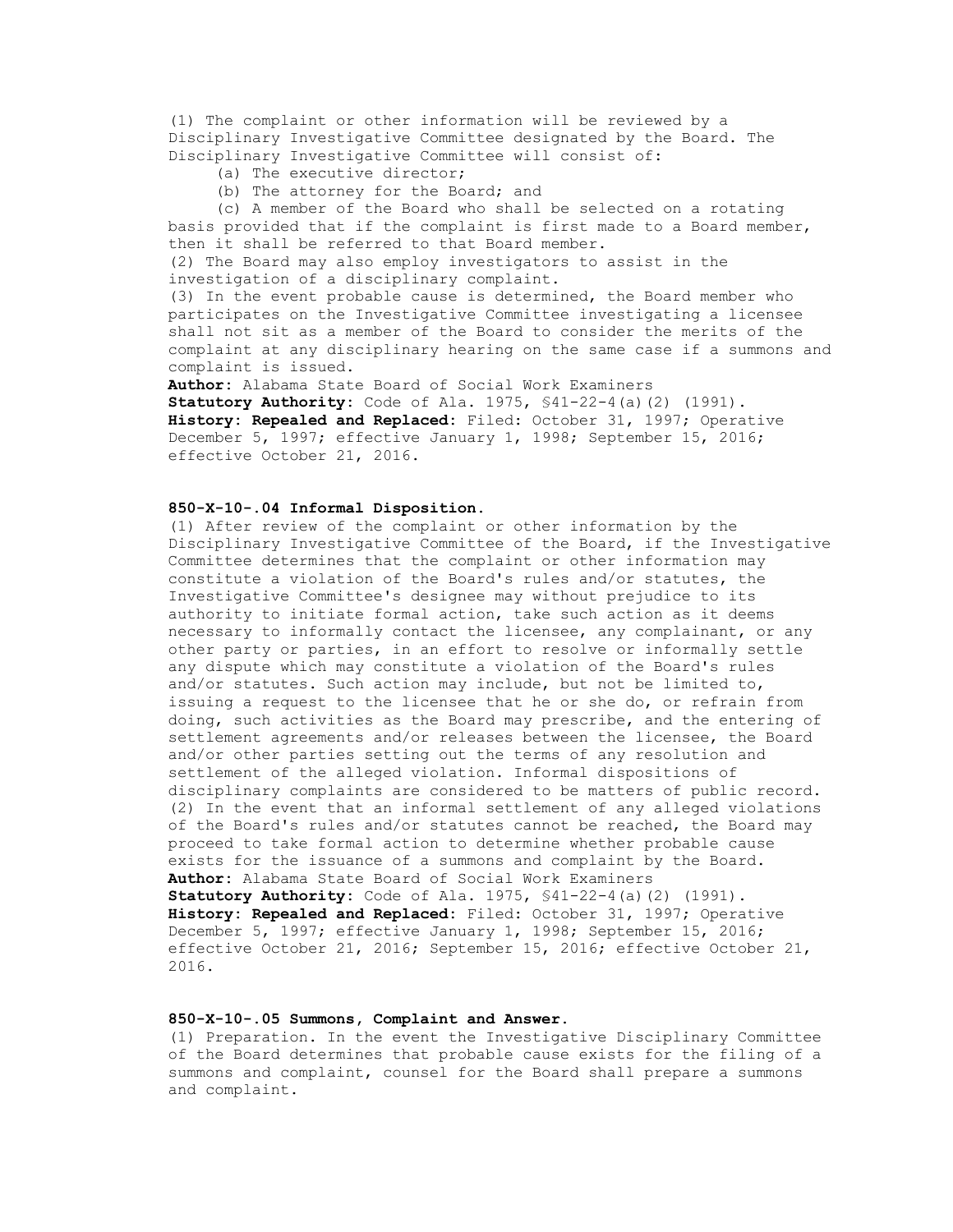(2) Contents. The summons and complaint shall give notice in substantial compliance with the Alabama Administrative Procedure Act, ALA. CODE § 41-22-12(b) (1991) and § 34-30-5 (1991). (3) Service. The summons and complaint shall be mailed certified mail return receipt requested to the most recent address of the respondent with the Board. A copy shall also be sent first class mail. (4) Answer. The respondent shall within thirty (30) days of service of the summons and complaint file with the Board, and serve counsel for the Board an Answer, admitting or denying the allegations and charges set forth therein. Failure to file an Answer within the time permitted by this rule without good cause shall be construed as an admission that the factual averments contained in the complaint are true. **Author:** Alabama State Board of Social Work Examiners

**Statutory Authority:** Code of Ala. 1975, §§41-22-4(a)(2) (1991); 41-22- 12 (1996 Supp.); 34-30-5 (1991).

**History: Repealed and Replaced:** Filed October 31, 1997; Operative December 5, 1997; effective January 1, 1998; September 15, 2016; effective October 21, 2016.

#### **850-X-10-.06 Disciplinary Hearings Generally.**

(1) Hearing Open to Public. Unless otherwise provided by law, the hearing shall be open to the public.

(2) Counsel. A party may be represented by counsel at his or her own expense.

(3) Quorum. A quorum for purposes of this rule shall consist of five members of the Board.

(4) Hearing Officer. The Board may, in its discretion, appoint some person to act as hearing officer at disciplinary hearings or contested cases who shall preside at the hearing and rule on all questions of evidence and procedure, notwithstanding any other provisions of these rules to the contrary. In the conduct of a hearing, a hearing officer shall have the following authority:

(a) establish a date, time and place for the hearing;

(b) maintain order;

(c) make a record of the proceedings;

 (d) establish reasonable time limits for the conduct of the proceedings;

 (e) rule on the admissibility of evidence which shall be in accordance with the Alabama Administrative Procedure Act, Code of Ala. §41-22-13 (1991).

 (f) hold a prehearing conference, if necessary, to clarify the matters in dispute; establish the order of presentation; allow and establish time limits for the exchange of exhibits and names of witnesses;

 (g) Issue discovery orders related to relevant matters, and protective orders in accordance with the Alabama Administrative Procedure Act, subject to the reasonable costs of issuance may be set from time to time by the Executive Director; and

 (h) enter any order on any other matter which will effectuate the conduct of the hearing and promote the administration of justice. **Author:** Alabama State Board of Social Work Examiners **Statutory Authority:** Code of Ala. 1975, §§34-30-5 (1991); 41-22-4(a)(2)

(1991); 41-22-12 (1996 Supp.); 41-22-13 (1991).

**History: Repealed and Replaced:** Filed October 31, 1997; Operative December 5, 1997; effective January 1, 1998; September 15, 2016; effective October 21, 2016.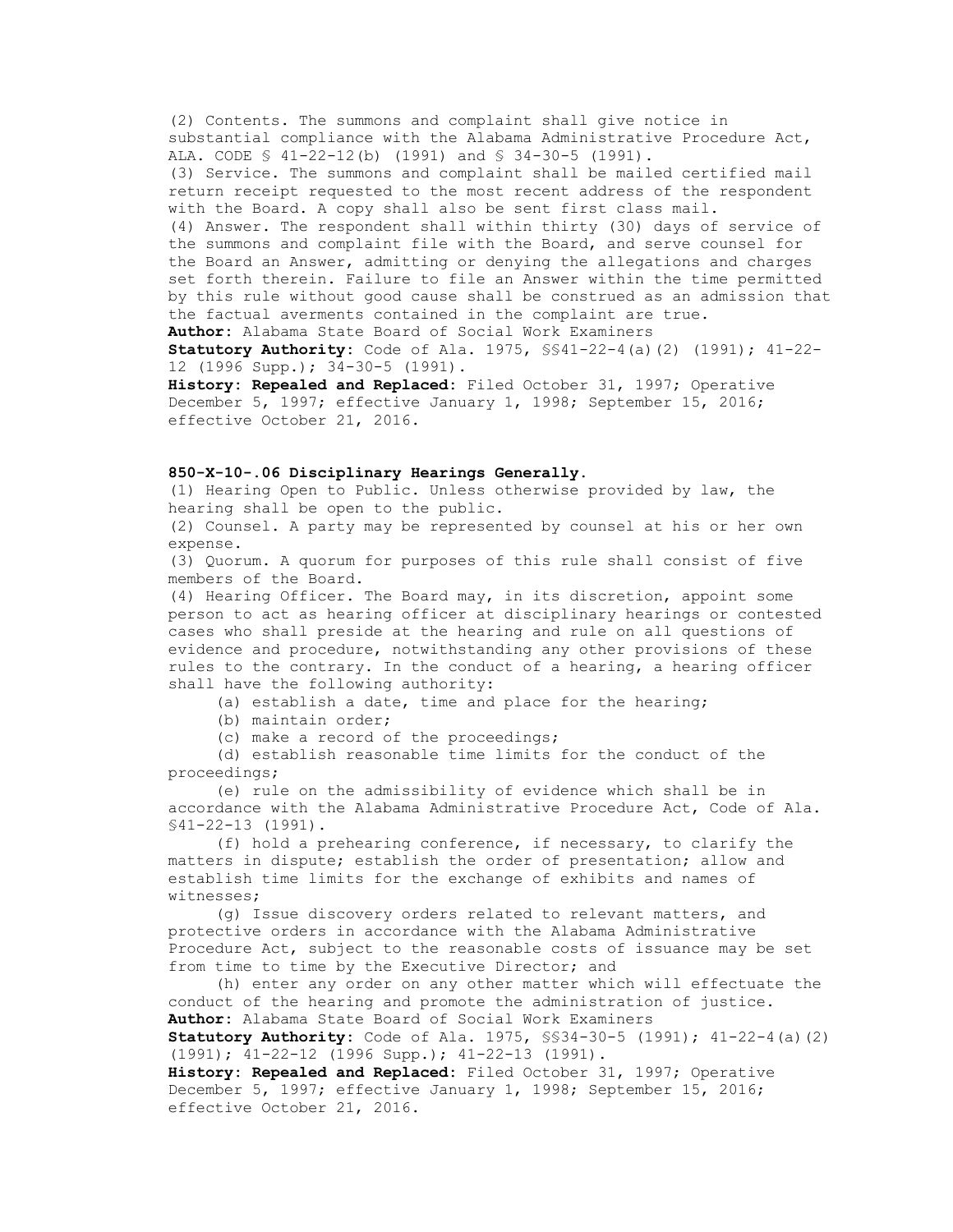## **850-X-10-.07 Prehearing Discovery**

(1) Permitted. Prehearing discovery shall be permitted in accordance with this rule to the extent necessary to prevent fraud, conserve the Board's time, prevent undue surprise at hearing and facilitate the carriage of justice.

(2) Extent Allowed. The attorney for the Board or the respondent may upon application to the hearing officer, obtain discovery regarding any matter not privileged which is relevant to the subject matter of the complaint, whether it relates to the charge of the Board or the defense of the respondent.

(3) Methods of Discovery.

 (a) Upon written application to the hearing officer the following discovery shall be allowed or ordered:

1. Deposition upon oral examination of any expert witness;

 2. Interrogatories to or deposition upon oral examination of the respondent;

 3. Order for production and copying of documents and things and entry upon land for inspection and other purposes, against any person;

 4. Discovery as may otherwise be agreed upon between the parties.

 (b) The hearing officer may impose such terms and conditions as are just upon discovery in order to protect a person from annoyance, embarrassment, oppression or undue burden or expense. **Author:** Alabama State Board of Social Work Examiners

**Statutory Authority:** Code of Ala. 1975, §41-22-12(c) (1996 Supp.). **History: Repealed and Replaced:** Filed October 31, 1997; Operative December 5, 1997; effective January 1, 1998; September 15, 2016; effective October 21, 2016.

### **850-X-10-.08 Conflict and Bias**.

(1) No Board member shall deliberate or vote on the merits of any disciplinary matter if the Board member is personally biased against the respondent or when such voting would violate the provisions of the Alabama Administrative Procedure Act, Code of Ala. 1975, §41-22-18(a) (1991).

(2) A party to any formal action or contested case, or respondent in a disciplinary action, who intends to assert bias or conflict on the part of any hearing officer or Board member must do so by filing, at least three days before the scheduled hearing and received in the headquarters of the Board, an affidavit and suggestion of disqualification together with the underlying factual basis for the assertion. In the absence of actual or constructive bias or prejudice, the failure to timely file an affidavit and suggestion of disqualification shall be deemed a waiver of such grounds as error in any appeal.

(3) The hearing officer or Board member to whom a suggestion of disqualification is directed shall consider the assertion of disqualification on the record as a preliminary matter at the hearing before any other question is decided. **Author:** Alabama State Board of Social Work Examiners

**Statutory Authority:** Code of Ala. 1975, §41-22-18 (1991).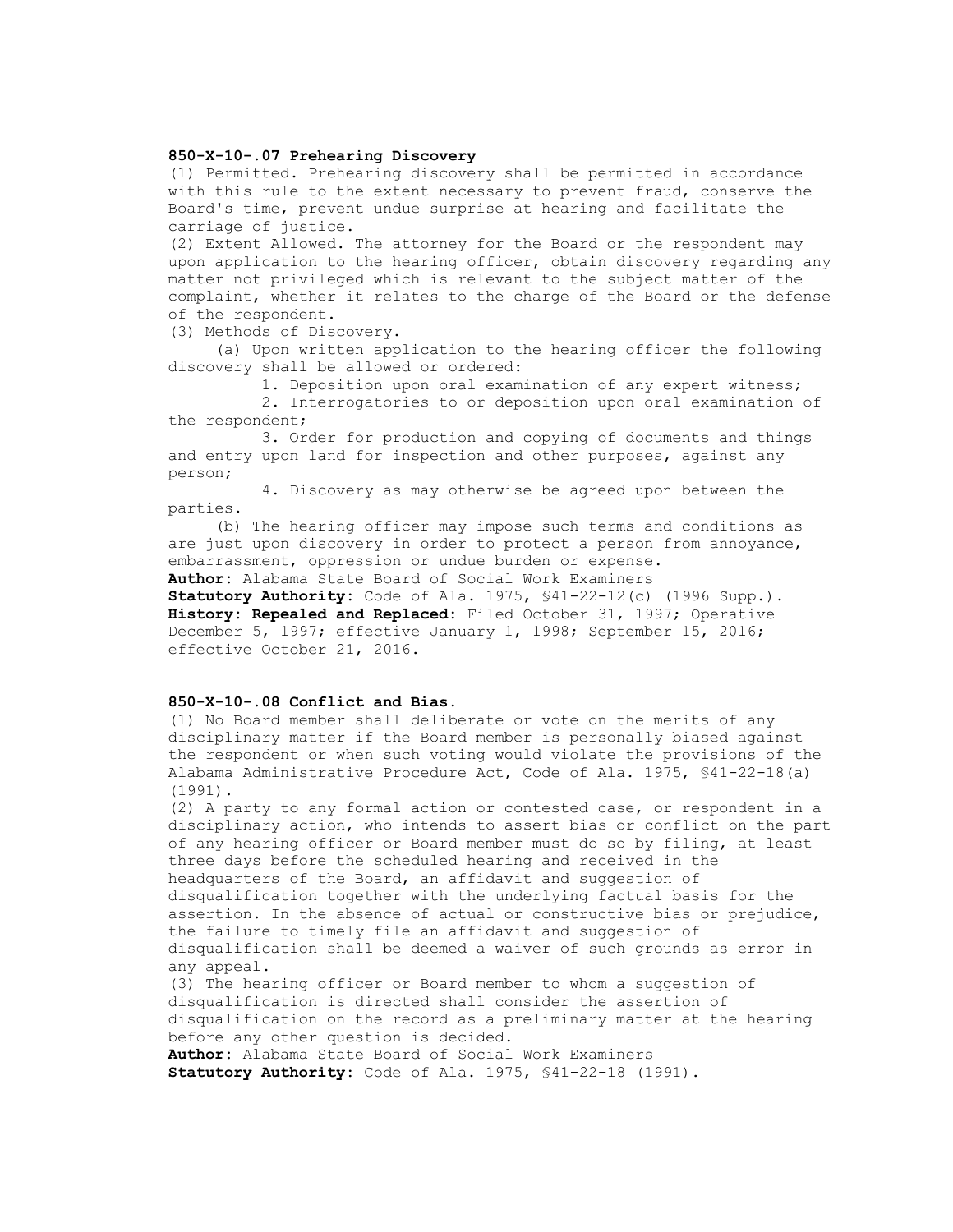**History: Repealed and Replaced:** Filed October 31, 1997; Operative December 5, 1997; effective January 1, 1998; September 15, 2016; effective October 21, 2016.

# **850-X-10-.09 Conduct of Disciplinary Hearings**.

(1) Plea. The respondent shall plead either "guilty" or "not guilty" to the charges set forth in the complaint. (2) Opening Statement. Each side shall be permitted to make a short opening statement.

(3) Presentation of Evidence. The Investigative Committee for the Board shall present its evidence, followed by the respondent, followed by rebuttal by the Committee. Witnesses will generally be called and examined in the following order:

- (a) Direct examination;
- (b) Cross examination;
- (c) Examination by the Board;
- (d) Re-direct examination;
- (e) Re-cross examination;
- (f) Re-examination by the Board.

(4) Evidence. Evidence shall be allowed in accordance with the Alabama Administrative Procedure Act, Code of Ala. §41-22-13 (1991). Documentary evidence and testimony which is otherwise admissible in a contested case shall not be rendered inadmissible because of any claim of privilege between social worker and client. All testimony regarding the medical or psychological condition of individuals and all patient or client records produced during the course of the contested case shall be considered confidential and shall not be released to persons who are not parties or participants in the contested case. (5) Closing Argument. Each side shall be permitted to make a short closing statement summarizing the evidence presented and urging the application of relevant law to the evidence presented. (6) Oral proceedings shall be recorded either by mechanized means or by a qualified court reporter. The record of oral proceedings shall be maintained for five (5) years from the date of entry of the final

order.

**Author:** Alabama State Board of Social Work Examiners

**Statutory Authority:** Code of Ala. 1975, §§41-22-12 (1996 Supp.); 41-22- 13 (1991); 34-30-5 (1991).

**History: Repealed and Replaced:** Filed October 31, 1997; Operative December 5, 1997; effective January 1, 1998; September 15, 2016; effective October 21, 2016.

**850-X-10-.10 Settlement and Informal Disposition**. Subject to final approval by the Board, informal dispositions may be made of any matter set for hearing by stipulation, agreed settlement, consent order or default or by another method agreed upon by the parties. An informal disposition shall be reduced to writing, signed by the parties, and made a part of the applicant's or licensee's file. Informal dispositions are considered to be public record.

**Author:** Alabama State Board of Social Work Examiners **Statutory Authority:** Code of Ala. 1975, §§34-30-5 (1991); 41-22-4(a)(2) (1991).

**History: Repealed and Replaced:** Filed: October 31, 1997; Operative December 5, 1997; effective January 1, 1998; September 15, 2016; effective October 21, 2016.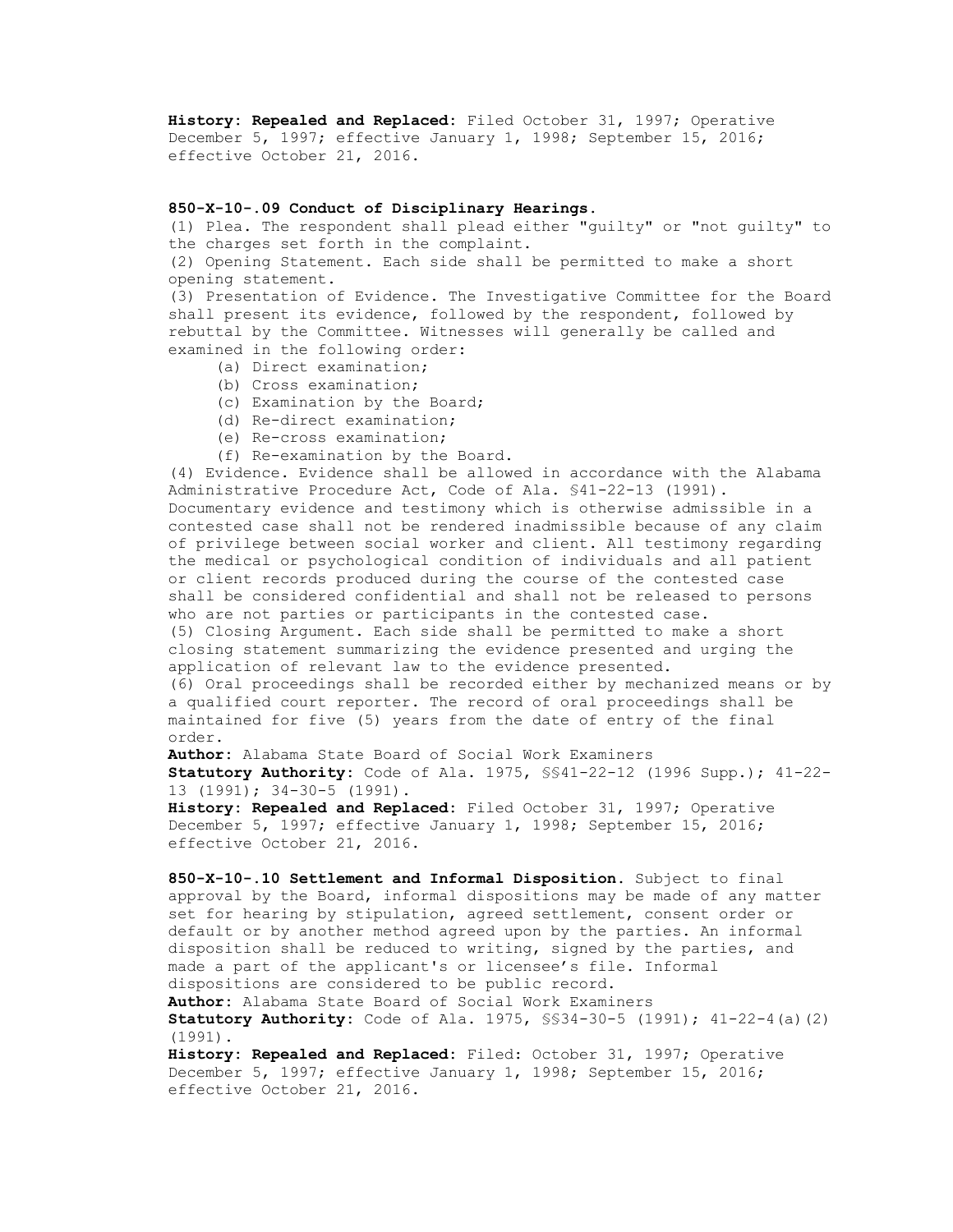# **850-X-10-.11 Hearing Officer's Decision and Recommendation**.

(1) Upon completion of a hearing, the hearing officer shall prepare a written decision and recommendation. The decision shall contain a statement of facts found by the hearing officer, a recitation of the application of the facts found to the applicable statutes, rules, regulations, policies, and procedures, and a proposed recommendation as to the merits of the matters presented for review including recommended discipline if appropriate.

(2) The hearing officer may request one or both sides to prepare for the hearing officer's consideration a proposed order of the Board including findings of fact, official notice and conclusions of law. Underlying facts of record which support the findings should be cited. (3) The hearing officer's decision and recommendation along with the record shall be submitted to the executive director of the Board within forty-five (45) calendar days after the hearing is concluded. The hearing officer's decision and recommendation shall be communicated by the Board in person or by certified mail.

**Author:** Alabama State Board of Social Work Examiners

**Statutory Authority:** Code of Ala. 1975, **§**§41-22-12 (1996 Supp.); 41-22- 15 (1991).

**History: Repealed and Replaced:** Filed October 31, 1997; Operative December 5, 1997; effective January 1, 1998; October 4, 2014; September 15, 2016; effective October 21, 2016.

# **850-X-10-.12 Final Order of the Board**.

(1) Final Order. A quorum for purposes of rendering a final decision and order pursuant to this rule shall consist of five members of the Board. The Board shall issue a final order within forty-five (45) days of the date of receipt of the hearing officer's decision and recommendation. The final decision and order shall include findings and grounds therefore. If the Board does not enter a separate written final decision and order within the time frames stated above, unless otherwise extended by agreement of the parties in writing, the decision and recommendation of the hearing officer shall be deemed the final order of the Board by operation of law.

(2) The Board may affirm in whole or in part, reject or modify the recommendation of the hearing officer; provided, however, the Board may reject or modify a recommendation of the hearing officer that supports the position of the respondent only if it is clearly established that the hearing officer's findings, inferences, conclusions or decisions are:

(a) in violation of constitutional or statutory provisions;

(b) in excess of the statutory authority;

 (c) in violation of the state plan, or a department or program rule;

(d) made upon unlawful procedure;

(e) affected by other error of law;

 (f) clearly erroneous in view of the reliable, probative, and substantial evidence on the whole record; or

 (g) unreasonable, arbitrary or capricious or characterized by an abuse of discretion or a clearly unwarranted exercise of discretion. (3) The respondent or other interested party shall be delivered a copy of the final order by first class mail, and a copy shall be mailed first class to each attorney of record.

(4) The time limits set forth in this rule may be waived or extended by written agreement of the parties.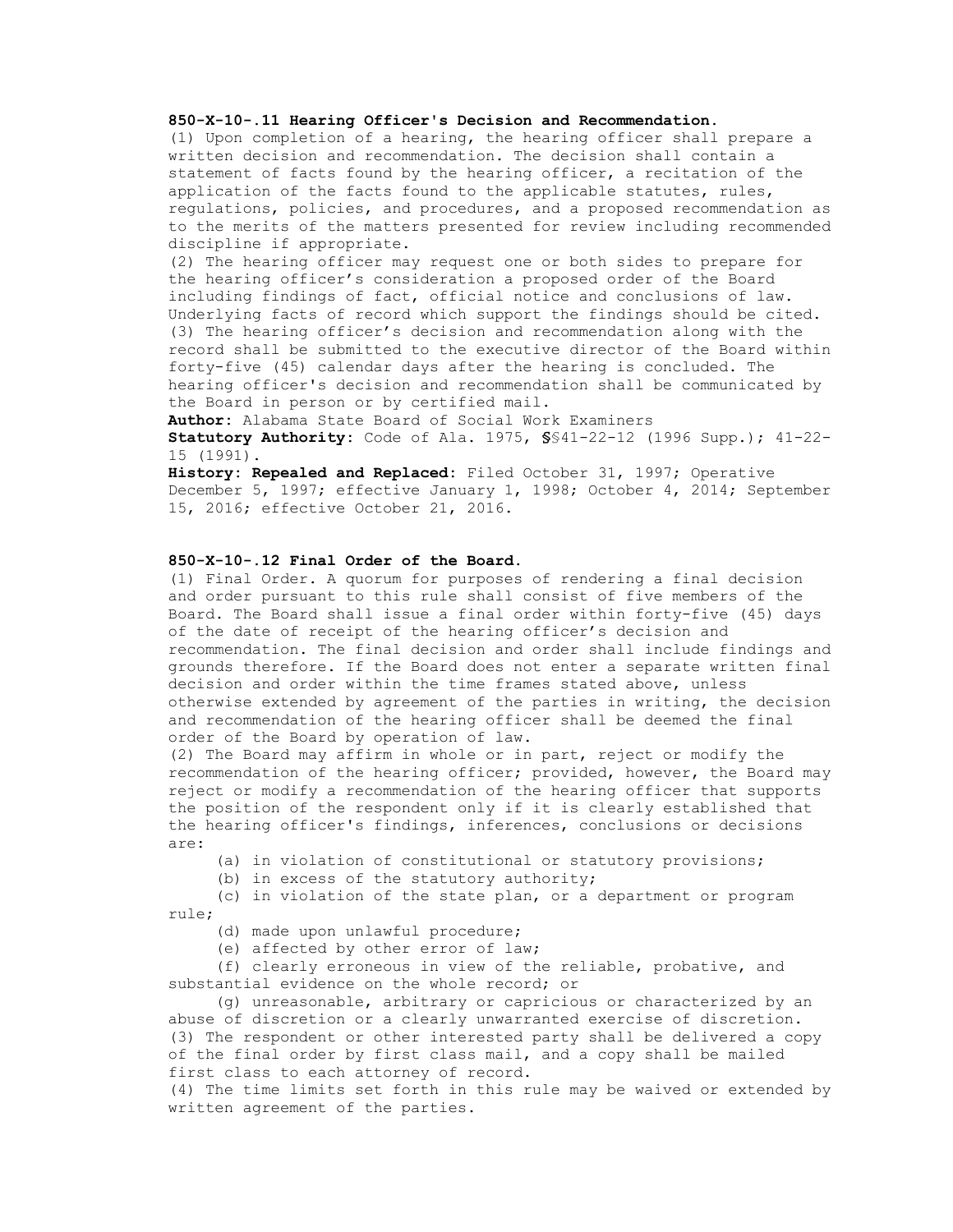**Author:** Alabama State Board of Social Work Examiners **Statutory Authority:** Code of Ala. 1975, §§34-30-5 (1991); 41-22-15 (1991); 41-22-16 (1991).

**History: Repealed and Replaced:** Filed October 31, 1997; Operative December 5, 1997; effective January 1, 1998; October 4, 2014; September 15, 2016; effective October 21, 2016.

#### **850-X-10-.13 Imposition of Discipline**

(1) Upon a finding that the respondent has violated any of the enumerated provisions of Code of Ala. 1975, §34-30-4 (1991), or any rule established by the Board, including the Standards of Professional Conduct & Ethics, the Board may impose any or all of the disciplinary penalties set forth in ALA. CODE § 34-30-4 (1991) including refusing to renew a license or certification, suspension or revocation of a license or certification, imposition of a private or public censure, probation, and the levy of administrative fines of not more than \$500.00 for each violation.

(2) Consideration. In determining whether a license or certification should be revoked or suspended, and whether execution of the order should be stayed, and upon what conditions; and whether to levy an administrative fine; or impose a public or private censure; the Board shall consider all relevant factors, including, but not limited to the following:

- (a) the severity of the offense;
- (b) the danger to the public;
- (c) the number of repetitions of the offense;
- (d) the length of time since the date of violation;
- (e) the number of complaints filed against the respondent;
- (f) the length of time the respondent has practiced;
- (g) the actual damage to the complainant and/or the public;
- (h) the deterrent effect of the penalty imposed;
- (i) the effect of the penalty upon the respondent's livelihood;
- (i) any efforts or rehabilitation; and

 (k) any other mitigating or aggravating circumstances. **Author:** Alabama State Board of Social Work Examiners **Statutory Authority:** Code of Ala. 1975, §34-30-4 (1996 Supp.). **History: Repealed and Replaced:** Filed October 31, 1997; Operative December 5, 1997; effective January 1, 1998; September 15, 2016; effective October 21, 2016.

**850-X-10-.14 Stay of Execution of Order**. The Board may, in its discretion, stay the execution of its order to censure, place on probation, fine, revoke or suspend a license or certification. The stay may be conditioned on any provision the Board deems appropriate under the circumstances of any particular case. The filing of an application for rehearing or notice of appeal does not itself stay enforcement of the Board's decision.

**Author:** Alabama State Board of Social Work Examiners

**Statutory Authority:** Code of Ala. 1975, §§34-30-5 (1991); 41-22-17 (1991).

**History: Repealed and Replaced:** Filed: October 31, 1997; Operative December 5, 1997; effective January 1, 1998; September 15, 2016; effective October 21, 2016.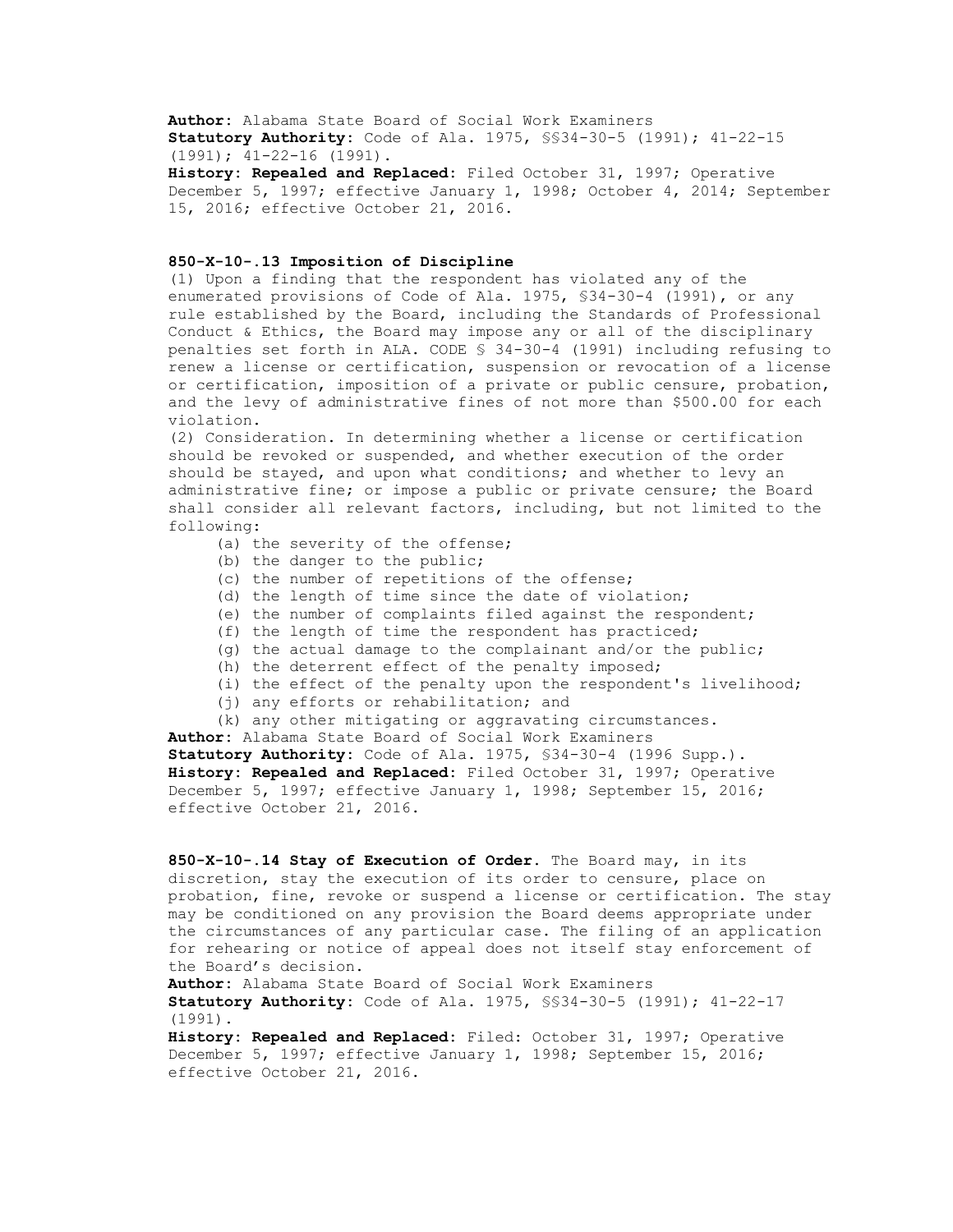# **850-X-10-.15 Rehearing, Appeal and Judicial Review**.

(1) A respondent in a disciplinary or other contested case proceeding who is aggrieved by a final order of the Board may within 15 days after entry of said order file an application for rehearing as provided in ALA. CODE §41-22-17 (1991). If the Board does not grant the application by the next regularly scheduled Board meeting following 30 days from filing, and unless otherwise extended by agreement of the parties in writing, the application for rehearing shall be deemed denied by operation of law. While encouraged, the filing of an application for rehearing is not a prerequisite to judicial review. (2) A respondent in a disciplinary or other contested case proceeding who is aggrieved by a final order of the Board or denial of an application for rehearing may seek judicial review within 30 days after entry of the order or denial by filing a notice of appeal and a cost bond with the Board to cover the reasonable costs of preparing the transcript of the proceeding under review as provided in Code of Ala. 1975, §41-22-20 (1991) and §34-30-5 (1991).

**Author:** Alabama State Board of Social Work Examiners **Statutory Authority:** Code of Ala. 1975, §§34-30-5 (1991); 41-22-20 (1996 Supp.).

**History**: **Repealed and Replaced:** Filed October 31, 1997; Operative December 5, 1997, effective January 1, 1998; September 15, 2016; effective October 21, 2016.

**850-X-10-.16 Record of Proceedings**. The record of a hearing shall include: (1) all pleadings, motions, and intermediate rulings; (2) all evidence received during the hearing; (3) a statement of all matters officially noticed; (4) the record of oral proceedings; (5) all questions and offers of proof, objects and rulings thereon; (6) the written decision and recommendation of the hearing officer; and (7) the decision and final order of the Board. (8) Oral proceedings shall be transcribed at the request of any party with the expense of the transcript charged to the requesting party. **Author**: Alabama State Board of Social Work Examiners **Statutory Authority:** Code of Ala. 1975, §§34-30-5 (1991); 41-22-12 (1996 Supp.). **History: Repealed and Replaced:** Filed October 31, 1997; Operative December 5, 1997; effective January 1, 1998; September 15, 2016; effective October 21, 2016.

# **850-X-10-.17 Reinstatement of License or Certification After Revocation**.

(1) Application for Reinstatement. Reinstatement is a matter of discretion, and not of right. Any person whose license or certification has been revoked may not apply to the Board for reinstatement of the license or certification until two years have elapsed since the revocation, except in the case of a person convicted of a crime of moral turpitude in which case five years shall have elapsed since said conviction and the person's civil rights shall have been restored. In the application for reinstatement, the applicant should state why the license or certification should be reinstated and should specifically set forth any changed circumstances which would justify reinstatement.